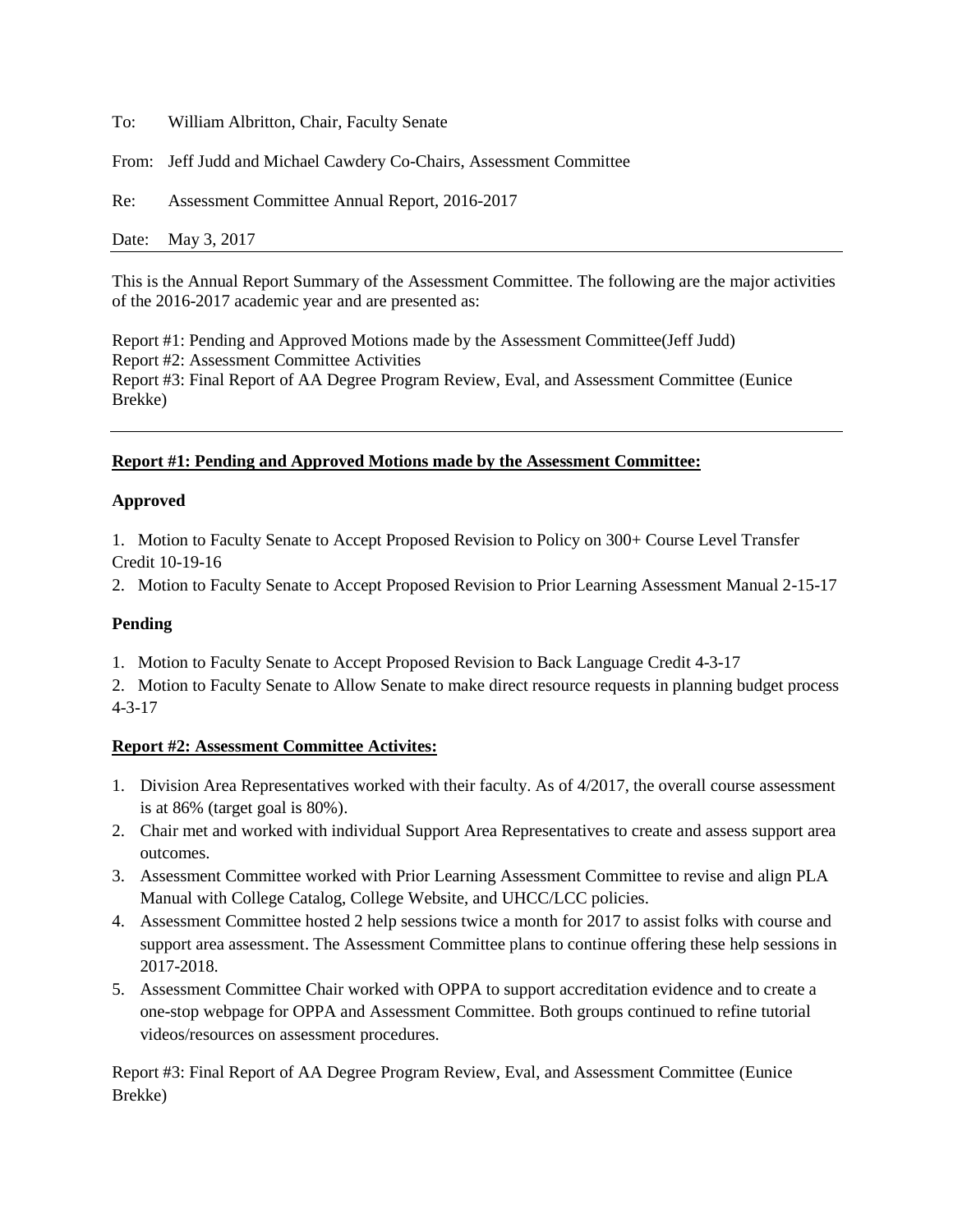- 1. Eunice Brekke completed the final report for assessing 3 general learning outcomes of the AA degree and presented the results to the committee and to the UHCC system. Please see Faculty Senate Assessment Committee website for a copy of the results.
- 2. As a follow-up, the Assessment Committee attempted to organize a meeting between faculty who submitted evidence for the 3 general learning outcomes, specifically those who addressed critical thinking, but time constraints/lack of interest did not allow the meeting to take place. To address this issue of discussing strategies to improve students' critical thinking, the Assessment Committee will broaden the discussion to the entire faculty and hold a meeting in the fall 2017.

### **Report #2: Progress Report of AA Degree Program Review, Evaluation, and Assessment Committee:**

| To:   | <b>Faculty Senate</b>                                           |
|-------|-----------------------------------------------------------------|
|       | From: Eunice Leung Brekke, AA Degree Program Review Coordinator |
| Re:   | Report                                                          |
| Date: | May 4, 2016                                                     |
|       |                                                                 |

### Background

l

In Spring 2013, the Faculty Senate unanimously approved the creation of an AA Degree Program Review Coordinator (Motion 13-06) to:

- 1. Form and convene regular meetings of an AA program committee composed of broad campus representation that relates to the AA program to discuss, recommend, and facilitate appropriate activities to ensure the AA degree is meeting the needs of our students.
- 2. Recommend and facilitate appropriate actions to respond to the findings of the "Assessment of the Associate in Arts Degree at Leeward Community College (2005-2010)." <sup>1</sup>

<sup>1</sup> Last done in 2011 (2005-2010). See

http://intranet.leeward.hawaii.edu/system/files/assessment of the aa degree fall 2011 final.pdf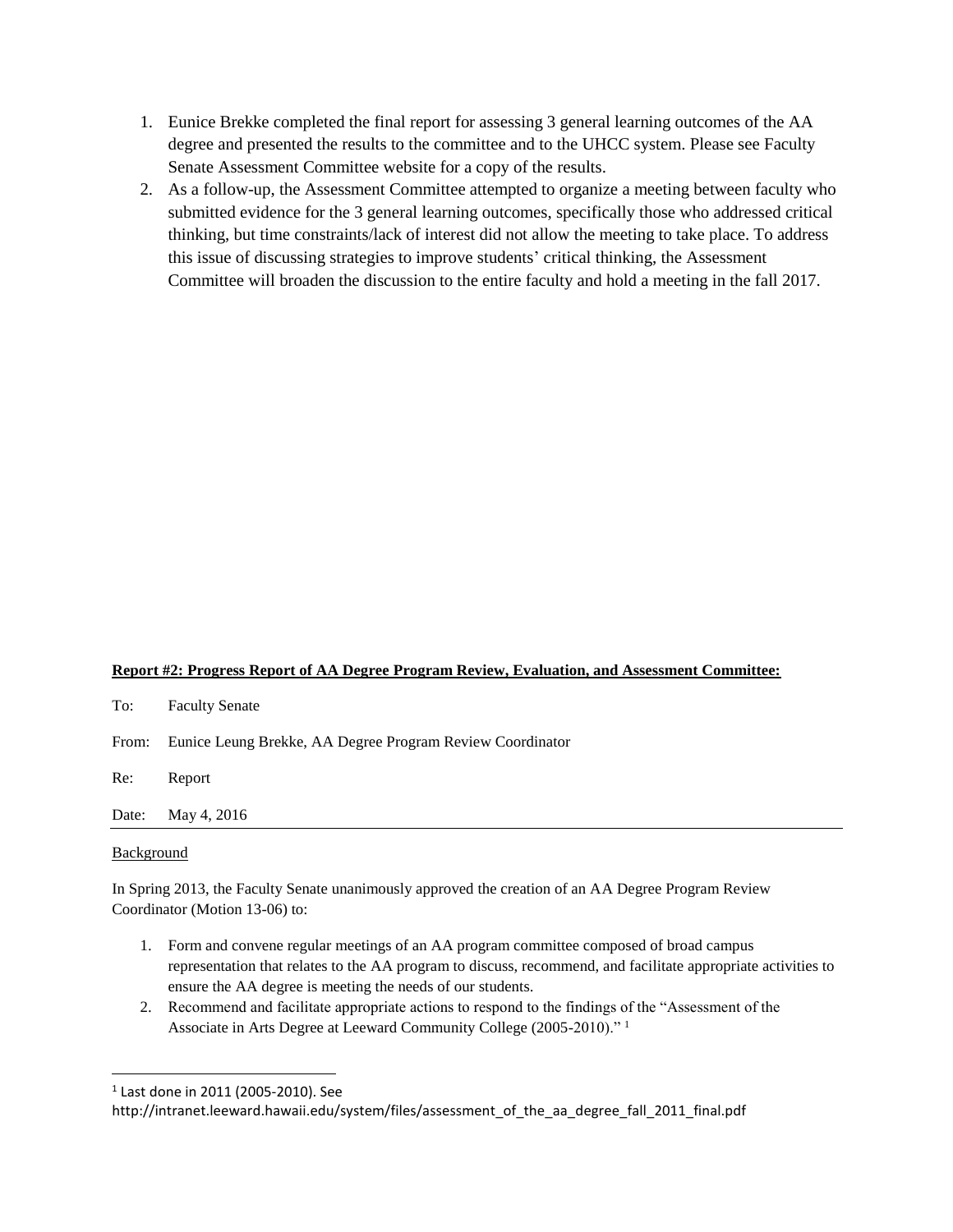- 3. In concert with the Dean of Arts & Sciences and the Office of Planning, Policy, and Assessment (OPPA) assist in the development of a systematic process that best assesses the effectiveness of our AA degree.
- 4. With the Dean of Arts & Sciences and the OPPA, contribute to the writing of the Annual Review of Program Data and the Comprehensive Review and Evaluation Report for the AA degree program that is required by the UHCC system.
- 5. Provide regular reports, results, and recommendations on the AA Program to the Senate either in person, or through the Senate's Program Review Committee.

### Task force members

Jeff Judd, Faculty Senate, Program Review and Assessment Committee, Chair

Susan Wood, Kathryn Fujioka-Imai, Leah Gazan (subcommittee on Written Communication)

Michael Lane and Blanca Polo (subcommittee on Critical Thinking)

James Fujita, Bruce Lindquist, and Luukia Archer (subcommittee on Cultural Diversity)

Guy Nishimoto, OPPA

James Goodman, Dean of Arts and Sciences

Eunice L. Brekke, Chair

#### Analytical Framework

Comprehensive Review, Evaluation and Assessment of the Associate in Arts (AA) Degree Analytical Framework Academic Years 2011 to 2015 Due Fall 2016

| <b>Guiding Questions</b>                                                                                                                                                                | Methods and Data Sources                                                                                                                                                                                                     |
|-----------------------------------------------------------------------------------------------------------------------------------------------------------------------------------------|------------------------------------------------------------------------------------------------------------------------------------------------------------------------------------------------------------------------------|
| 1. Who are AA degree students?                                                                                                                                                          | Demographics<br>Pre-College Experiences<br>College Readiness (COMPASS)<br>Motivation and College Expectations                                                                                                                |
| 2. To what extent does Leeward<br>Community College provide opportunities<br>for students to achieve the general<br>education outcomes?<br>[Curriculum, co-curriculum, and<br>pedagogy] | a) Curriculum Map<br>Catalog<br>Survey of the Top 25<br>$\bullet$<br>b) College experiences and perceptions<br><b>Student Survey (Indirect Assessment)</b><br>$\bullet$<br>Focus Groups and CSSE Survey Results<br>$\bullet$ |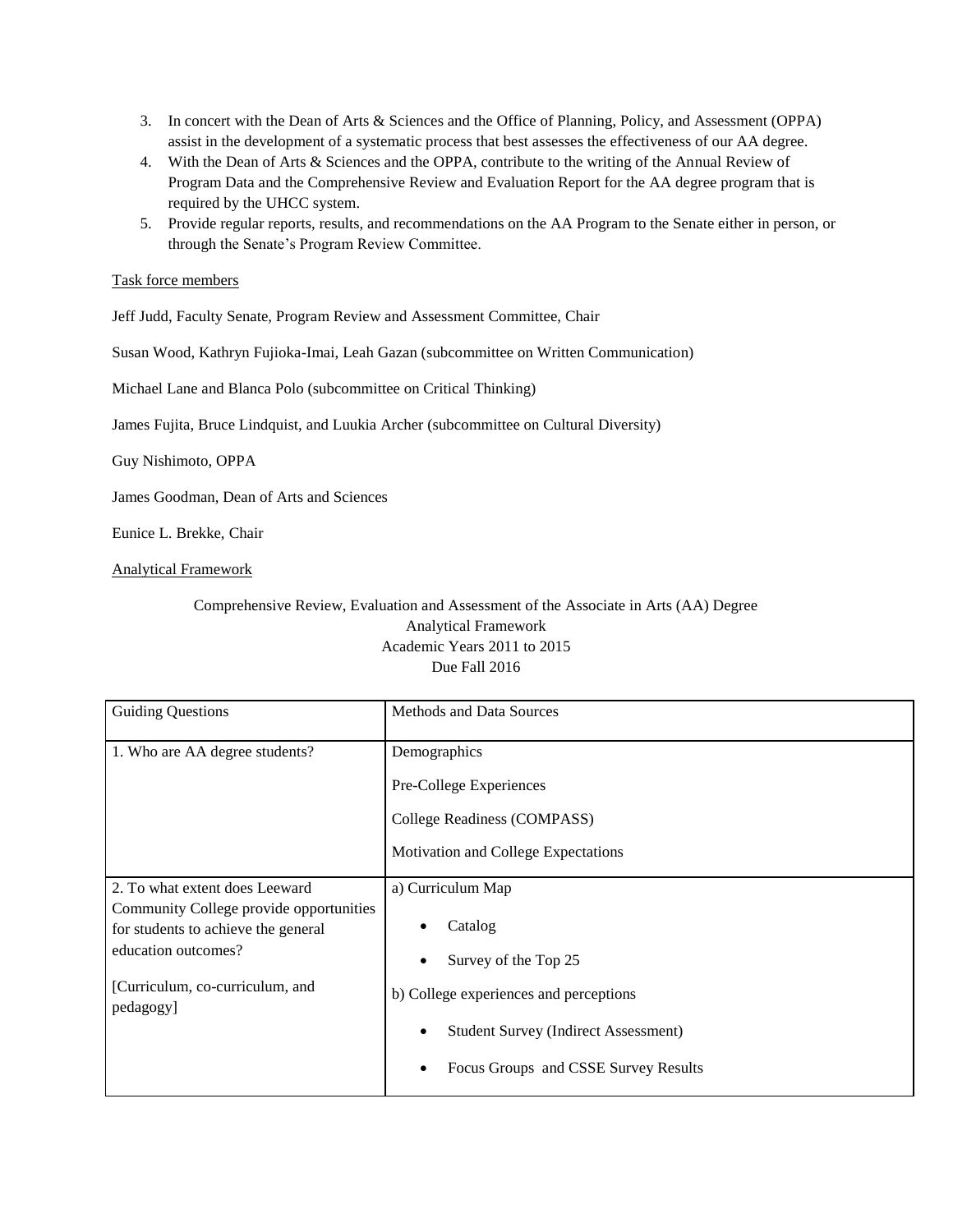| <b>Guiding Questions</b>                                                                                 | <b>Methods and Data Sources</b>                                                                                                                                                                                                                                                                                                                                   |
|----------------------------------------------------------------------------------------------------------|-------------------------------------------------------------------------------------------------------------------------------------------------------------------------------------------------------------------------------------------------------------------------------------------------------------------------------------------------------------------|
| 3. To what extent does the degree program<br>achieve its general education learning<br>outcomes (GELOS)? | a) Embedded Assessment Data – course level outcomes among the Top 25 courses<br>(Tk20)<br>b) Assessment of GELOs using rubrics designed for program level outcomes with<br>signature (authentic) assignments across a sample of courses that target each<br>outcome - Phase I: Pilot Study on Critical Thinking, Written Communication,<br>and Cultural Diversity |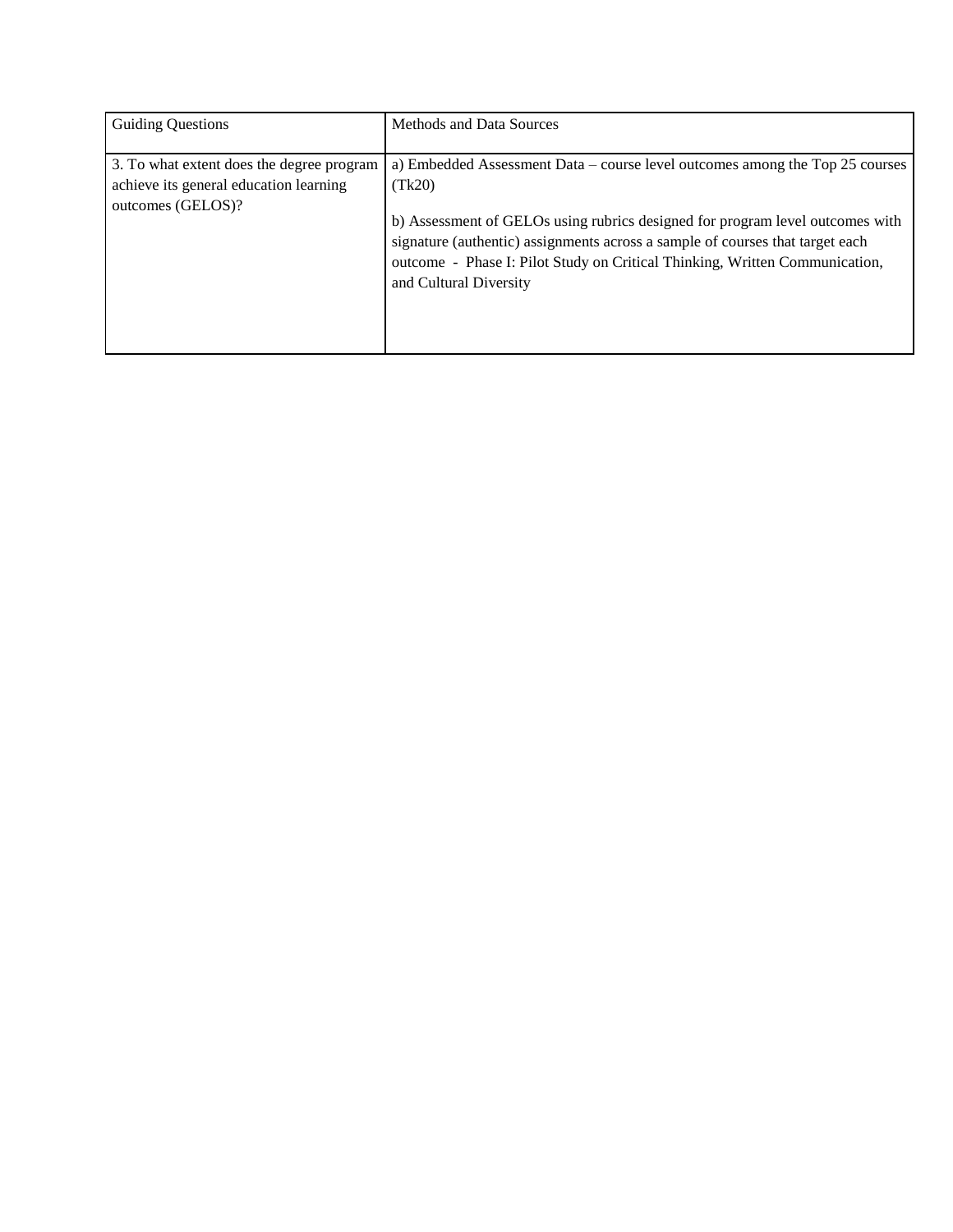### Status

To what extent does Leeward Community College provide opportunities for students to achieve the general education outcomes?

1. Survey of the degree's Top 25 most enrolled courses completed (November 2014)

2. First Survey of Graduates completed (May 2014)

To what extent does the degree program achieve its general education learning outcomes (GELOS)?

1. Course level assessment is ongoing and all Top 25 course data will be uploaded into Tk20 (with some support)

2. Phase I: Pilot Study on Critical Thinking, Written Communication, and Cultural Diversity

#### Spring 2014

- Task force convened with input of the four division chairs of the AA degree
- Members were organized into the three respective GELOs (i.e., subcommittees)
- Each committed created proposed modifications to the outcome for clarity
- Developed definitions of each area (e.g., written communication, critical thinking, cultural diversity)
- Created rubrics to measure the outcome

#### Fall 2014

The task force began the process of norming, or testing for inter-rater reliability using the rubric to assess student work across disciplines.

- The written communication outcome, definition, and rubric passed the review of the task force
- The critical thinking outcome, definition, and rubric was slightly revised

#### Spring 2015

- The cultural diversity outcome, definition, and rubric was extensively normed with a wide variety of student work from disciplines in History, Hawaiian Studies, Sociology, and Art
- The AA Coordinator along with Lexer Chou, Student Life Coordinator, and three members of Student Government (Trong Dang, Christina Kaleiwahea, Rhonda Craig) conducted group interviews of graduates. The three groups represent both traditional and nontraditional students on both campuses. This qualitative piece supplemented last year's survey of graduates with an emphasis on student perceptions of what they learned (e.g., indirect assessment) and why or why not.

#### Fall 2015

- The cultural diversity outcome, definition, and rubric were revised and normed with a wide variety of student work from disciplines in History, Hawaiian Studies, Sociology, and Art.
- With the support of the Foundations and Writing Intensive boards, a sampling strategy was developed to conduct the pilot study.
- Inquiries to all Fall 2015 writing intensive course instructors were sent asking for participation in the assessment of the AA degree in the areas of written communication, critical thinking, and cultural diversity. A total of 177 student artifacts (papers) were collected representing 13 courses and all four AA degree divisions. A draft report was presented to Faculty Senate on 10/14/2015.